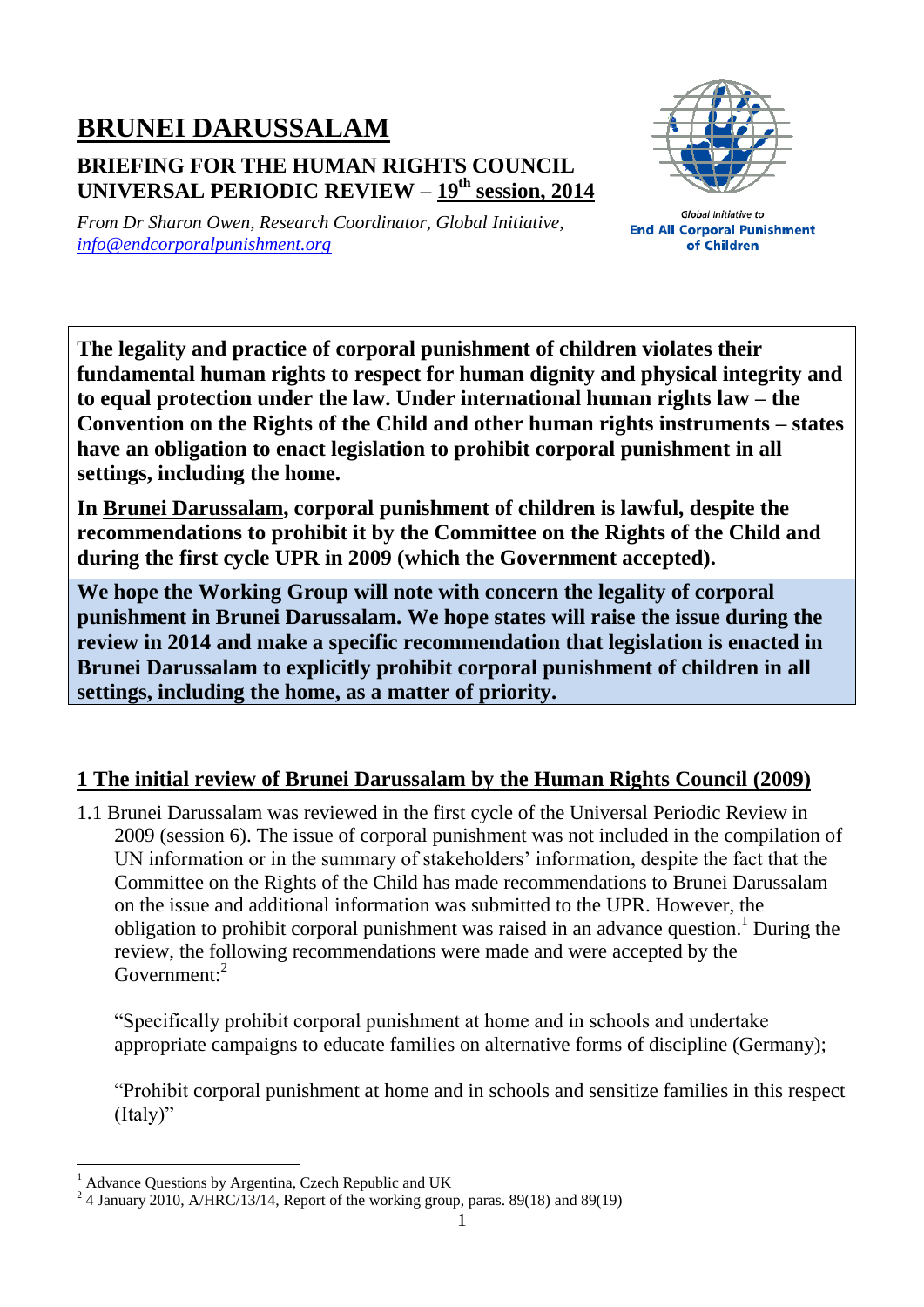- 1.2 Inconsistently, the Government rejected other similar recommendations. 3 The Government also provided misleading information on the legality of corporal punishment in schools (see below).
- 1.3 Since the review in 2009, there has been no change in the legality of corporal punishment of children: it remains lawful in the home, in schools, in the penal system – as a sentence for crime and as a disciplinary measure in penal institutions – and in alternative care settings.
- 1.4 The obligation under the Convention on the Rights of the Child and other human rights treaties to reform the law to prohibit corporal punishment, including in the home, is one frequently ignored or evaded by governments. The near universal acceptance of a degree of violent punishment in childhood and deeply held views that parents and other adults have a "right" to physically punish children can challenge efforts to achieve prohibition. This situation also means that corporal punishment – at least to some degree – is typically not readily perceived as a violent act in the same way as, for example, sexual and other socially unacceptable forms of violence. **It is for these reasons that we respectfully urge members of the Working Group to specifically recommend prohibition of corporal punishment in the review of Brunei Darussalam.**

## **2 Legality of corporal punishment in Brunei Darussalam**

- 2.1 *Home (lawful):* Article 89 of the Penal Code 1951 states that, with certain exceptions, "nothing which is done in good faith for the benefit of a person under 12 years of age ... by or by consent, either express or implied, of the guardian or other person having lawful charge of that person, is an offence by reason of any harm which it may cause, or be intended by the doer to cause, or be known by the doer to be likely to cause, to that person". Article 28 of the Children and Young Persons Act 2006 (in force 2010) punishes child abuse which causes injury, which under article 2 must be "substantial and observable": it does not prohibit all corporal punishment.
- 2.2 *Schools (lawful):* Corporal punishment is lawful for boys. During the UPR in 2009, the Government stated that corporal punishment has been prohibited in schools since 1984. However, the Education (School Discipline) Regulations 2004, under the Education Act 2003, prohibit corporal punishment for girls but state that "corporal punishment of male pupils by a teacher or other member of the staff shall be in accordance with and subject to a directive on corporal punishment issued by the Ministry" and "a record of all punishments imposed or meted out shall be kept confidential in a form approved by the Registrar General". According to article 6, "the power of inflicting corporal punishment shall not be delegated to any person other than a registered teacher". The Compulsory Education Act 2007 and the Compulsory Religious Education Act 2012 are silent on the issue.
- 2.3 *Penal system – sentence for crime (lawful):* Corporal punishment whipping is lawful for a wide range of offences under the Penal Code 1951 and other laws, under article 257 of the Criminal Procedure Code 1951: "(1) When the accused is sentenced to whipping the instrument to be used and the number of strokes shall be specified in the sentence. In no case shall the whipping exceed 24 strokes in the case of an adult or 18 strokes in the

 $\overline{a}$  $3/3$  4 January 2010, A/HRC/13/14, Report of the working group, paras. 90(15) and 90(18)

<sup>4</sup> 4 January 2010, A/HRC/13/14, Report of the working group, para. 80